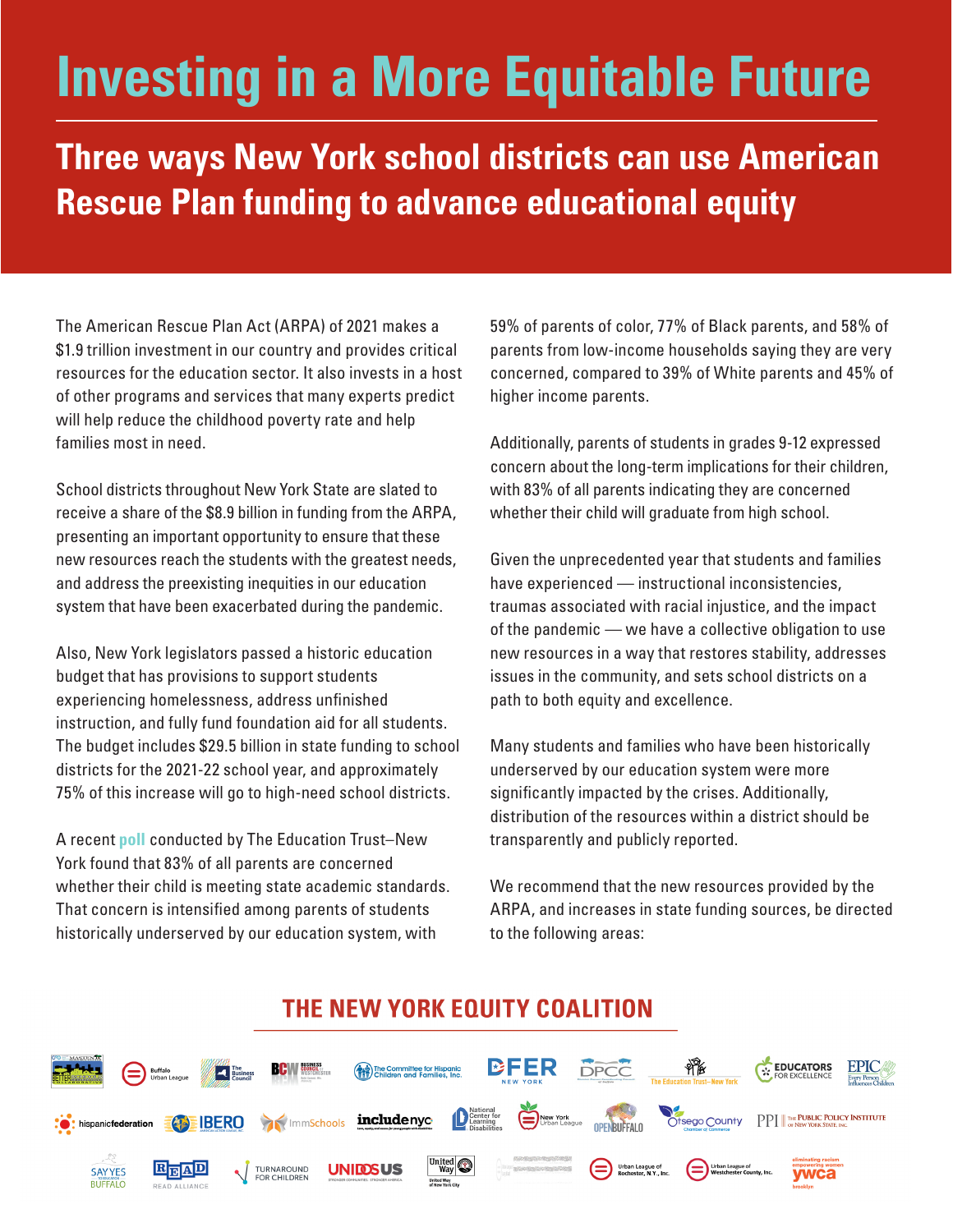**Targeted spending on resources and support for students with the greatest needs. 1**

**• Investing in additional academic supports.** Research indicates that 44 to 100 hours of extended learning time can have a significant impact on student learning. School districts should establish evidence-based, targeted, intensive tutoring programs — extended and out-of-school learning opportunities — especially for students who were the most reliant on remote and hybrid learning models during the pandemic. School districts should also partner with communitybased organizations to create extended learning opportunities that provide academic and socioemotional enrichment on weekends, during long vacations, and after school.

#### **• Improving equitable access to advanced coursework.**



Accelerating learning for all New York students means ensuring that students, especially students of color and students from low-income backgrounds, have access to rigorous, high-quality

coursework with appropriate support. School districts should improve access to advanced coursework by investing in high-quality curriculum and professional learning for educators, and by expanding course offerings through dual enrollment or activating relationships with BOCES.

- **• Supporting students with specialized needs, including students experiencing homelessness, students with disabilities, and multilingual learners.**
	- Unfinished instruction and interrupted support services have disproportionately impacted students with unique needs. Even before the pandemic many students received inconsistent support services and

limited access to high-quality resources. Multilingual learners have also had gaps in services and will need additional support to accelerate their academic progress. School districts should consider bolstering and expanding early warning systems and engaging families early to meet the criticality of the moment.

#### **• Addressing the digital divide.** New York State's budget



has clear provisions to address the digital divide. School districts should work to ensure that all students, especially those who choose hybrid or remote models in the fall, have access to working devices

that can be used for learning. School districts should support parents and families with information about low-cost broadband, digital literacy trainings, and other technological resources. Also, districts should ensure that educators and support staff have access to highquality professional learning to further their skills for technology use in all classrooms, interventions, and enrichment opportunities.

### **2 Investment in a teacher workforce that is well-prepared, supported, and diverse.**

**• Expanding initiatives that promote educator diversity and retention.** Districts throughout the state have



experienced teacher shortages and turnover. Educator diversity is a critical issue in the state, and school districts should seek to not only expand the educator diversity pipelines, but also support the retention of current

educators of color. School districts should create more pipelines for leaders of color into school- and districtlevel leadership positions, and should invest in local grow-your-own strategies within high schools and

other local institutions to expand opportunities for local community members.

**• Prioritizing culturally responsive sustaining education.** School districts should support equity-



focused, effective instructional leadership that is culturally responsive and sustaining by implementing a holistic, culturally relevant, standard-aligned curriculum;

providing all educators with professional learning content that will support students' cognitive,